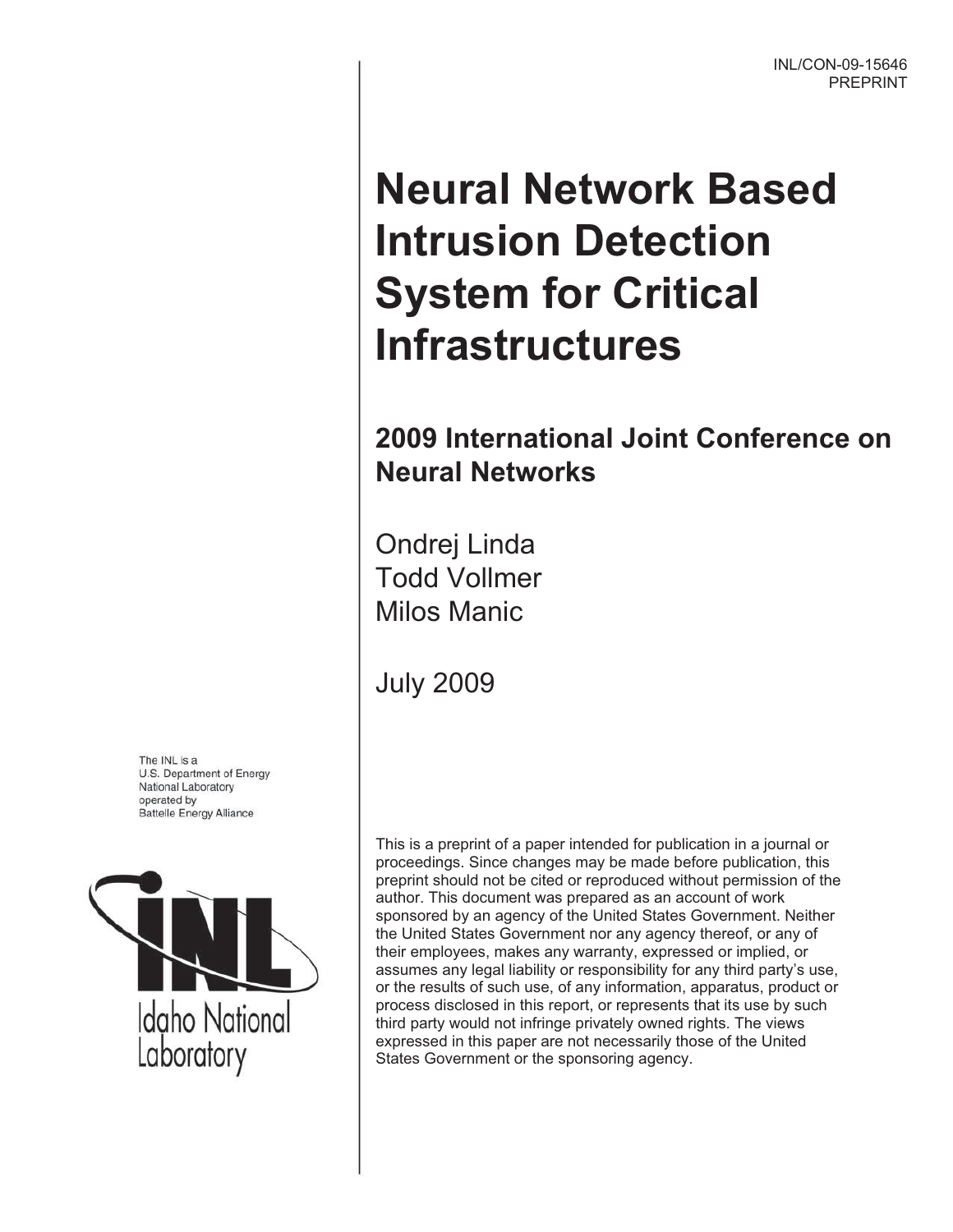## Neural Network Based Intrusion Detection System for Critical Infrastructures

Ondrej Linda, Todd Vollmer, Milos Manic, *Member, IEEE*

*Abstract***— Resiliency and security in control systems such as SCADA and Nuclear plant's in today's world of hackers and malware are a relevant concern. Computer systems used within critical infrastructures to control physical functions are not immune to the threat of cyber attacks and may be potentially vulnerable. Tailoring an intrusion detection system to the specifics of critical infrastructures can significantly improve the security of such systems. The IDS-NNM – Intrusion Detection System using Neural Network based Modeling, is presented in this paper. The main contributions of this work are: 1) the use and analyses of real network data (data recorded from an existing critical infrastructure); 2) the development of a specific window based feature extraction technique; 3) the construction of training dataset using randomly generated intrusion vectors; 4) the use of a combination of two neural network learning algorithms – the Error-Back Propagation and Levenberg-Marquardt, for normal behavior modeling. The presented algorithm was evaluated on previously unseen network data. The IDS-NNM algorithm proved to be capable of capturing all intrusion attempts presented in the network communication while not generating any false alerts.** 

*Index Terms***— Anomaly Intrusion Detection System, Neural Network, Control System** 

#### I. INTRODUCTION

RITICAL infrastructure control systems are often Ccomposed of interconnected computer-based systems exchanging crucial information via the computer network. These critical infrastructures, which are the focus of increased security, can be found in systems such as SCADA or nuclear plants [1], [2]. Compromising such a system with intrusion attacks can lead not only to high financial loses but, more importantly, to the endangerment of public safety. The danger is even higher considering that critical infrastructures are not immune to these threats and that they may be potentially more vulnerable than common information technology systems. Hence intrusion protection for critical infrastructures is an obvious need.

Having a system performing predefined legal tasks, an intrusion can be defined as anything that differs from the allowed operations and was in most cases generated with the intention of compromising or misusing the information system. Intrusion detection system (IDS) aims at detecting and tracing such an inappropriate, incorrect, illegal or anomalous activity within the computer network.

The idea of intrusion detection goes back to 1980 and an early intrusion detection model was proposed in 1987 by Dennning [3], [4]. In general there are two kinds of IDS; anomaly detection and signature based detection systems [5].

A database of known and labeled intrusion instances is needed in order for the signature based IDS to work correctly. [5]-[8]. Each instance belongs either to a normal or to an intrusion class. The system is very powerful in recognizing intrusion attacks that match previously seen signatures. The main drawback of a signature based IDS is that dynamically changing intrusion attacks with previously unseen signatures will deceive the system and generate high number of false negatives.

An anomaly IDS seeks deviations from the learned model of normal behavior [9], [11]. The system assumes very little about the features of the future intrusion instances. It builds a representative model exclusively based on the previously collected normal behavior. The system is capable of detecting novel and dynamically changing intrusion instances, when these are distinctively different from the model of normal behavior. Unfortunately, any normal acceptable behavior not included in the training set will not match the model and will generate a false positive. The anomaly intrusion detection approach is adopted in this work.

In this paper a specific window based attribute extraction technique is derived from the analyses of real network data recorded in an existing critical infrastructure. Extracted window based feature vectors capture accurately the trends and the time series nature of the packet stream. A specific combination of two neural network learning algorithms, the Error Back-Propagation and the Levenberg-Marquardt algorithm, is used to train an artificial neural network to model the boundaries of the clusters of recorded normal behavior [12]-[14]. It is shown that the training dataset, consisting of a combination of recorded normal instances and artificially generated intrusion instances, successfully guides the neural network towards learning the complex and irregular cluster boundary in a multidimensional space. The performance of the system is tested on unseen network data containing various intrusion attacks.

 The rest of the paper is organized as follows. The network communication within a critical infrastructure is analyzed in section II. Section III gives a description of the extracted window based feature vector. Section IV introduces the IDS-NNM algorithm. Section V presents the achieved experimental results followed by the conclusion given in section VI.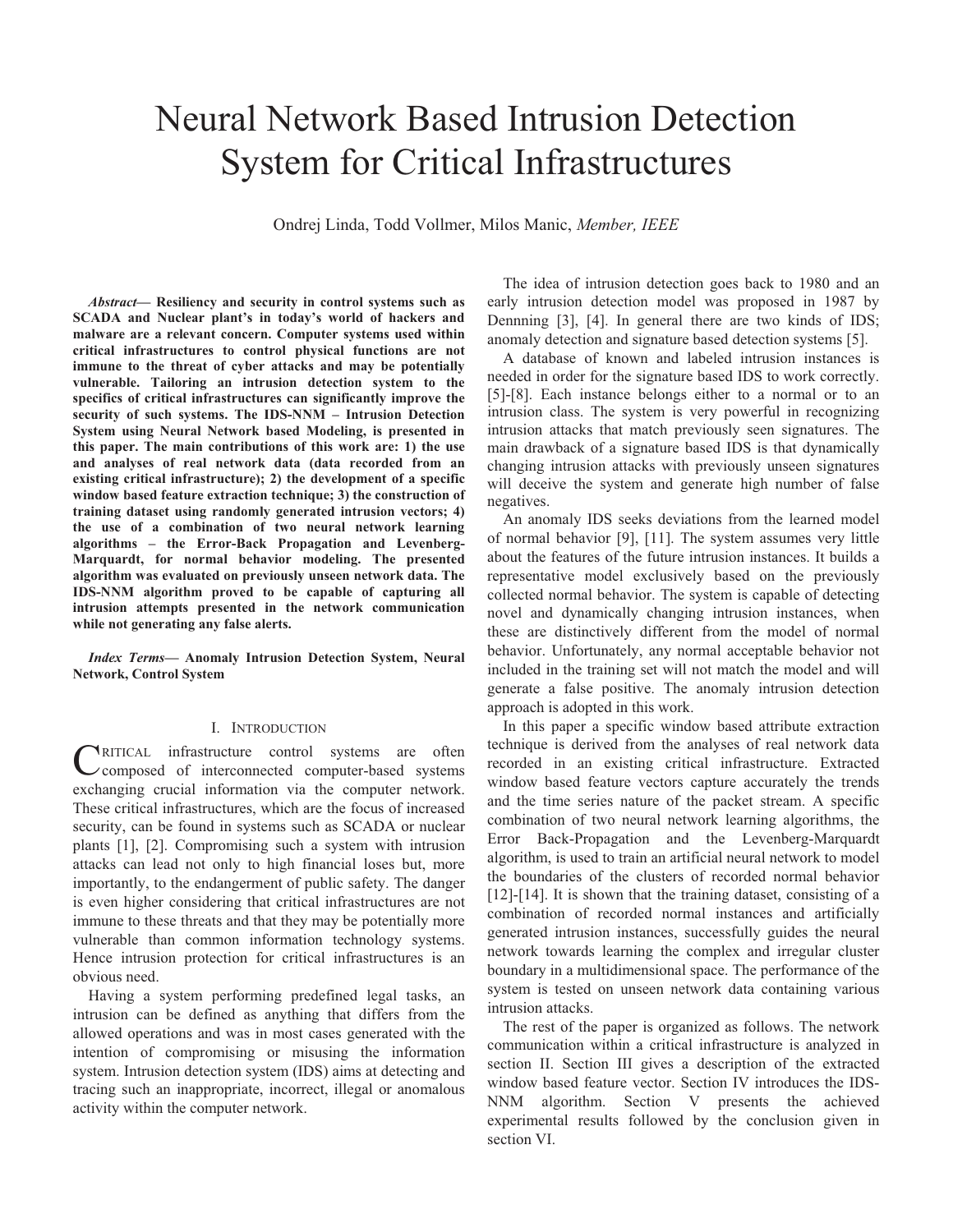#### II. NETWORK DATA ACQUISITION AND ANALYSES

One of the main contributions of this paper is the use and analyses of real network data recorded from an existing infrastructure. The collected data consists of representative samples of normal network behavior, actual intrusion sets as well as data acquired from intrusion attempts. This section describes the data acquisition setup and provides an analysis of the information directly obtainable from packet headers.

#### *A. Network Data Acquisition*

Critical infrastructure control systems may consist of interconnected Programmable Logic Controls (PLC) hardware units [15]. An Allen Bradley PLC 5 controller attached to an Ethernet network was used as the testbed for the data acquisition [16]. The PLC controller was connected to a control PC station through an Ethernet hub. The hub is an entry point into the network for data acquisition and intrusion generation. Through this hub the simulated intrusion attempts were generated and the network behavior was recorded. The PLC unit was responsible for controlling valves in a fluid flow structure system. The intrusion attempts were generated using software tools Nmap, Nessus, and MetaSploit [17]-[19]. A diagram of the data acquisition system is shown in Fig. 1.

 While the intrusions were artificially generated, they represented a valid estimation of the actual real intrusion attempts that might be experienced by the critical infrastructure. However only confronting the proposed algorithm with these real intrusions can prove its performance and it is a subject of future research and experiments.

#### *B. Network Data Analysis*

The packet header is an important source of information describing the network traffic. Attributes from different network layers contain information about the origin of the packet, its target, purpose and function. Examples of attributes extracted from the collected data are: the frame number, the time of recording, the time interval from the previous packet, the sequence number, the acknowledgement number, the protocol type, the window size, data length, the flags code, the source address, or the destination address.

The analyses of the recorded network data showed very regular and stationary patterns of communication. Control and monitoring information was exchanged between the PLC and



Fig. 1. Network data acquisition setup. A PLC is connected through a hub to the control PC station using an Ethernet network.



Fig. 2. Plot of the time of recording attribute as a function of the packet frame number during normal communication (a) and during an intrusion (b).



Fig. 3. Plot of the window size attribute as a function of the packet frame number during normal communication (a) and during an intrusion (b).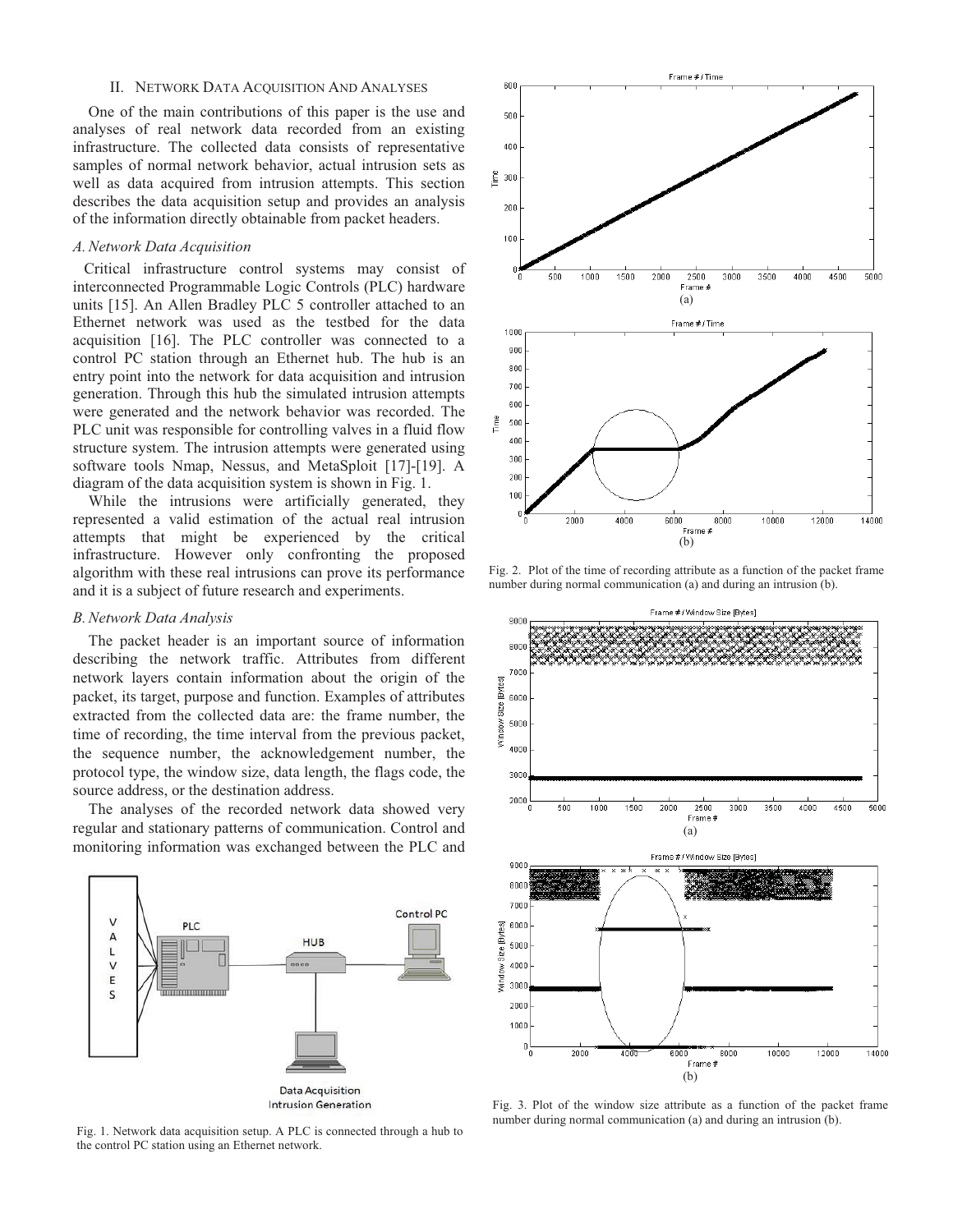the control PC at almost a constant rate with very little deviation. Examples of the regular communication pattern are shown in Fig. 2(a) and Fig. 3(a). From Fig. 2(a) the constant speed of the communication is apparent. In Fig. 3(a), two separate streams of packets from the PLC and the control PC can be clearly identified.

Further analysis reveals the clear visibility of recorded intrusion attempts. The simulated intrusion attempts as well as the response of the PLC to these attacks are significantly different from the regular pattern of the normal communication.

Fig. 2(b) and Fig. 3(b) show examples of network communication containing intrusion attacks. Plotting the time of recording and the window size attributes as a functions of the frame number show irregularities that do not match with the regular stream of normal communication. Thus the intrusion attempt is clearly identified. In Fig. 2(b) and 3(b) the intrusion attempt is circled. However, it is important to note that other intrusion examples were not so significantly different from the normal behavior.

It can be observed that the packet headers carry sufficient information to differentiate the normal behavior from an intrusion attempt.

#### III. WINDOW BASED FEATURE EXTRACTION

 As demonstrated in Fig. 2 and Fig. 3, the stream of packets can be described as a time series. Recurrent artificial neural networks are suitable for time-series prediction based intrusion detection [10], [16]. However, a specific window based attribute extraction approach was adopted in this paper.

 The time series nature of the packet stream is captured in a single description vector by calculating the statistical features of a limited number of neighboring packets. A window of specified length  $\beta$  is being shifted over the packet stream. At each position, a window based feature vector  $\vec{r}_j$  is computed from all the packets  $\vec{v}_i$  currently in the window. Consequently, the window is being shifted by one packet forward in the time-sequential ordering of packets. The process of window based feature extraction is illustrated in -Fig. 4. In the figure, the new window based feature vector  $\vec{r}_j$ is computed based on the attribute extraction from packets  $\vec{v}_{i+2}...\vec{v}_{k+1}$  located in the window.

The list of extracted window based attributes is as follows: the number of IP addresses in the window, the maximum and minimum number of packets per single IP, the average interval between packets, the time length of the whole





Fig. 5. The network traffic description using the window based attributes.

window, the data speed, the number of protocols in the window, the maximum and minimum number of packets per protocol, the number of flag codes, the maximum and minimum number of packets per flag code, the number of packets with window size attribute set to 0, the number of packets with data length attribute set to 0, the average value of the window size attribute, and the average value of the data length attribute.

These window based attributes were empirically derived based on the analyses of the recorded network traffic and the motivation to most accurately capture the time series nature of the packet stream. Fig. 5 demonstrates the network traffic description using these attributes. Plotted are the instances of normal behavior  $(x)$ , the intrusion attempts  $(0)$  and the anomalous response of the PLC  $(\nabla)$  respectively. The cluster of the normal network behavior (circled) can be identified surrounded by the anomaly instances.

#### IV. THE IDS-NNM ALGORITHM

#### *A. Neural Network as a Cluster Boundary Modeling Tool*

Clustering constitutes a traditional approach to intrusion detection [5], [21], [22]. The most common problems of clustering techniques are: how to define the number of clusters beforehand; how to initialize of the center of gravities (COGs) of clusters; and how to choose the maximum radius of clusters. Inappropriate choice of these parameters may result in a low performance of the algorithm. Additionally, centroidbased clustering techniques describe a cluster by its COG and by the farthest pattern distance from the COG [23]. Thus the clusters have shapes of hyperspheres in the given input space. This is insufficient for constructing the complex and irregular shapes of clusters in multidimensional spaces.

Artificial neural networks (ANNs) overcome the previously Fig. 4. Window based feature extraction process.<br> **Extraction** process.<br> **Extraction** process.<br> **Extraction** process.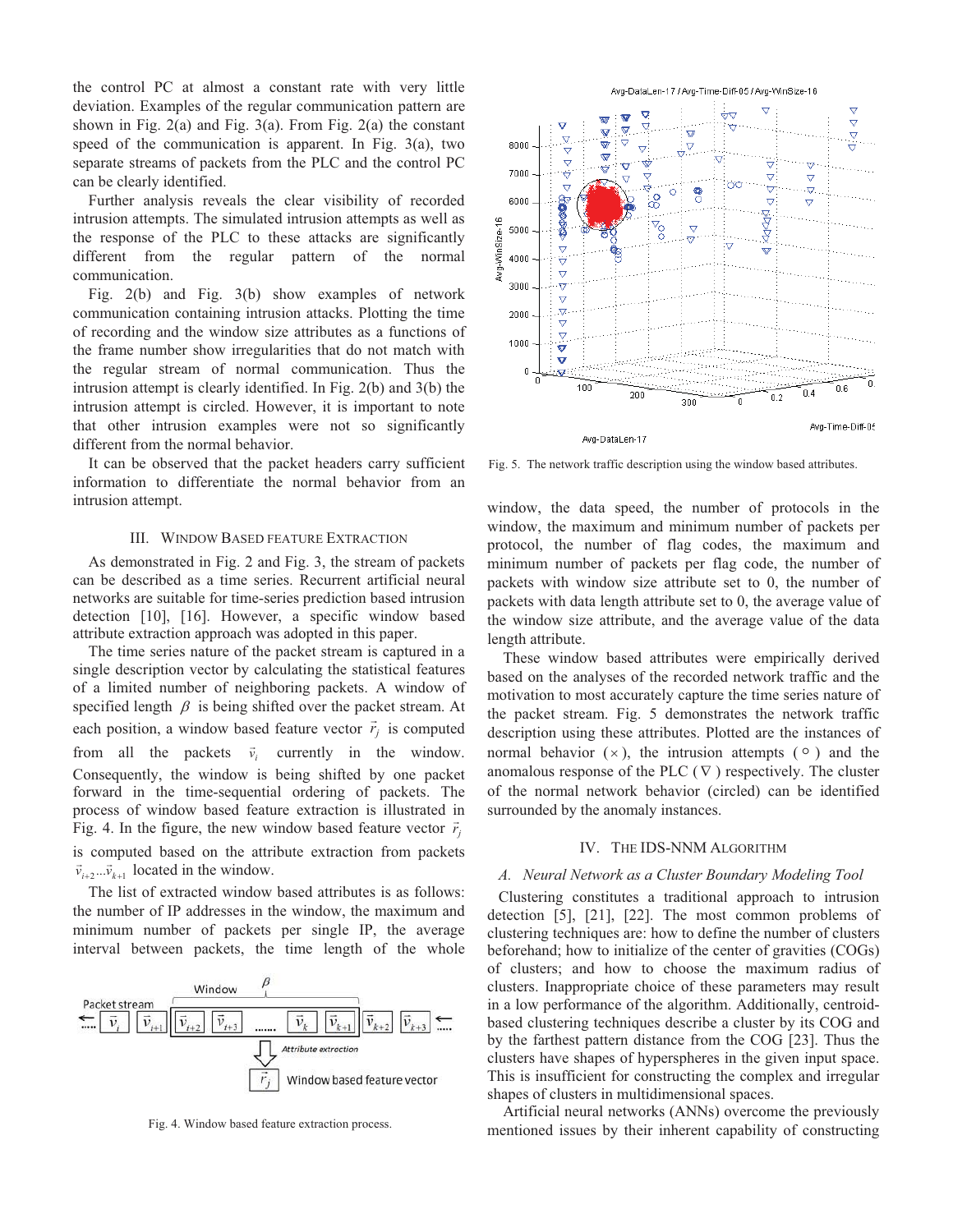

Fig. 6. Illustrative example of the training set construction and the cluster boundary modeled by the neural network. Recorded instances of normal behavior (a) and simulated intrusion instances (b) are combined together into a training set (c). The classification function and the cluster boundary (dotted line) is modeled by the neural network during the supervised learning process (d).

boundaries between classes of irregular and complex shapes in highly dimensional space. The presented IDS-NNM algorithm leverages this capability of the ANNs to accurately model the boundary of the cluster of normal behavior instances. The cluster is modeled by a feed-forward neural network trained in a supervised manner with a specific combination of two learning algorithms, the Error Back-Propagation (EBP) and the Levenberg-Marquardt (LM) learning rule [19]-[21].

Hence, the proposed methodology does not require any upfront knowledge on the number of clusters or their radii. Instead, the ANN is used to define the exact boundary of the normal behavior class. Also, the ANN works as a classifier, directly classifying the current input vector. This proves to be superior to other clustering techniques, where typically the nearest COG has to be found and the decision made based on a heuristically determined threshold.

#### *B. The IDS-NNM Algorithm*

 The IDS-NNM algorithm consists of two main phases – the specific training set construction and the neural network training process. The trained neural network is applied in the network communication system to detect intrusion attempts.

During the supervised training process the neural network has to be confronted with instances of both normal and intrusion classes. However, in case of an anomaly IDS, future intrusion data vectors are unknown at the time of training. It is only assumed that they will be different from the pattern of the recorded normal behavior.

Hence in the first phase of the IDS-NNM algorithm, the intrusion instances are randomly created in the attribute space. Since the real intrusion vectors are unknown ahead, they will be uniformly generated within the whole attribute space. This newly generated intrusion vector dataset is combined with the



Fig. 7. Three-layer feedforward neural network.

recorded normal behavior. Fig.  $6(a) - 6(c)$  illustrate the construction of the training dataset.

In the second phase of the IDS-NNM algorithm, a feedforward neural network is trained using a specific combination of the Error Back-Propagation and the Levenberg-Marquardt algorithm [19-21]. An example of a three-layer feedforward neural network is shown in Fig. 7.

The output of the input layer is directly determined by the input vector  $\vec{p}$ :  $\overline{\phantom{0}}$ 

$$
\vec{a}^0 = \vec{p} \tag{1}
$$

The net input of neuron  $i$  in layer  $k+1$  is calculated as:

$$
n^{k+1}(i) = \sum_{j=1}^{Sk} w^{k+1}(i, j)a^{k}(j) + b^{k+1}(i)
$$
 (2)

Here *Sk* denotes the number of neurons in layer *k*,  $w^{k+1}(i, j)$ is the weight of the connection from neuron *j* in layer *k*,  $b^{k+1}(i)$ is the bias of neuron *i* and  $a^{k}(i)$  is the output from neuron *j* in layer *k*.

The output of neuron *i* in layer  $k+1$  is:

$$
a^{k+1}(i) = f^{k+1}(n^{k+1}(i))
$$
\n(3)

Here  $f^{k+1}$  is the activation function of neuron *i*.

For an *L* layer neural network, the task of the LM algorithm is to minimize the total error:

$$
E = \sum_{p=1}^{P} \sum_{m=1}^{M} \left( d_{pm} - a_{pm}^{L} \right)^{2}
$$
 (4)

which can be reduced to:

$$
E = \sum_{p=1}^{P} \sum_{m=1}^{M} (e_{pm})^2
$$
 (5)

Here *P* and *M* are the number of patterns and the number of outputs respectively, and *dpm* denotes the desired output.

The weight update rule for the LM algorithm is derived from the Newton's method and written as: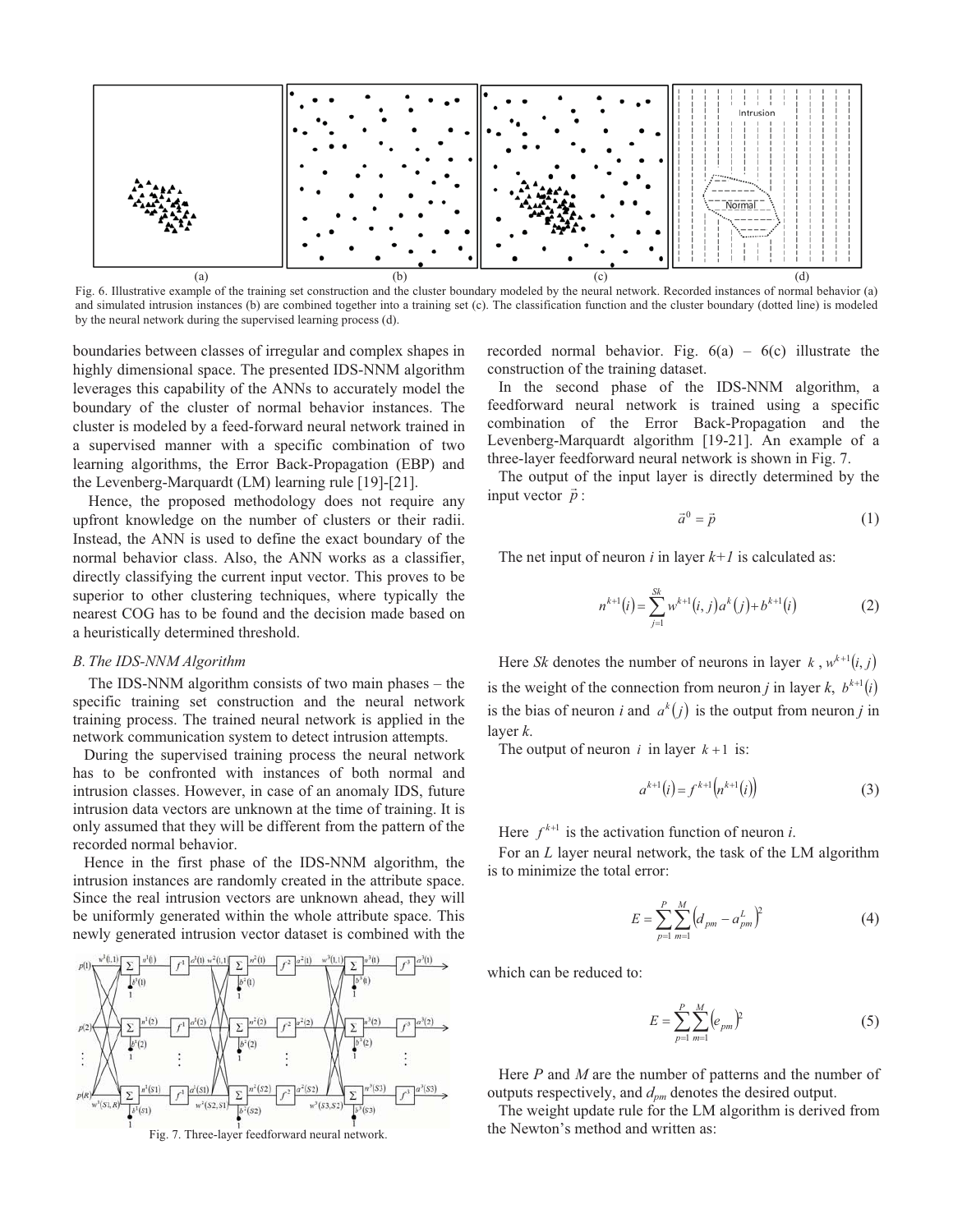$$
\Delta w = A^{-1}g\tag{6}
$$

Here *A* and *g* are the Hessian and the gradient respectively. For the error function *E*, which is a sum of squares, the Hessian and gradient can be computed as follows:

$$
A \cong 2J^T J \tag{7}
$$

$$
g = 2J^T \vec{e}
$$
 (8)

Here *e*  $\vec{e}$  constitutes the error vector and *J* is the Jacobian of the partial derivative of error with respect to the weights. The Jacobian matrix can be computed by a modified EBP algorithm [21]. The matrix form of the Hessian and the gradient is written as:

$$
A = \begin{bmatrix} \frac{\partial^2 E}{\partial w_1^2} & \frac{\partial^2 E}{\partial w_2 \partial w_1} & \cdots & \frac{\partial^2 E}{\partial w_n \partial w_1} \\ \frac{\partial^2 E}{\partial w_1 \partial w_2} & \frac{\partial^2 E}{\partial w_2^2} & \cdots & \frac{\partial^2 E}{\partial w_n \partial w_2} \\ \vdots & \vdots & \ddots & \vdots \\ \frac{\partial^2 E}{\partial w_1 \partial w_n} & \frac{\partial^2 E}{\partial w_2 \partial w_n} & \cdots & \frac{\partial^2 E}{\partial w_n^2} \end{bmatrix} \text{ and } g = \begin{bmatrix} \frac{\partial E}{\partial w_1} \\ \frac{\partial E}{\partial w_2} \\ \vdots \\ \frac{\partial E}{\partial w_n} \end{bmatrix}
$$
(9)

The LM method solves the problem with ill-defined Jacobian matrix by introducing an identity matrix *I* and learning parameter  $\mu$ . The LM weight update rule is defined as:

$$
\Delta \vec{w} = [J^T J + \mu I]^{-1} J^T \vec{e}
$$
 (10)

For  $\mu = 0$  the LM becomes the Guass-Newton method, whereas for larger values of  $\mu$  the algorithm is reduced to the steepest decent algorithm. Initially  $\mu$  is set to 0.001. If the total error (5) increases,  $\mu$  is multiplied by 10. In case of error reduction the learning parameter is divided by 10.

Based on the constructed training dataset, the training of the neural network is driven by two assumptions:

1) The intrusions can appear anywhere in the attribute space (including within the cluster of normal behavior);

2) There is a cluster of normal behavior somewhere in the attribute space.

By attempting to minimize the classification error, the training algorithm eventually finds the boundary of the normal behavior class. Anything located outside of the class is therefore considered an intrusion. Fig. 6(d) describes the learned classification function.

The steps of the IDS-NNM algorithm are as follows:

**Step 1.1:** Construct an ordered sequence  $S_T$  of attribute vectors  $\vec{v}_i$  using the information from packet headers. The vectors are order time-sequentially:

$$
S_T = {\vec{v}_0, \vec{v}_1, ..., \vec{v}_N}
$$
 (11)

Here,  $\vec{v}_0$  and  $\vec{v}_N$  are the first and the last recorded packets in the sequence, respectively.

**Step 1.2:** Extract sequence  $S_W$  of window based feature vectors  $\vec{r}_j$  from sequence  $S_T$ . This extraction of window based attributes can be described as:

$$
f(\vec{v}_i, \vec{v}_{i+1},...,\vec{v}_{i+\beta-1}) \rightarrow \vec{r}_j, \quad i, j \in \{0,1,...,N-\beta+1\}
$$
 (12)

Where  $\beta$  denotes the length of the window.

**Step 1.3:** Create set  $S_W^*$  of normal behavior training instances by assigning each feature vector  $\vec{r}_j$  class label  $l_{Norm}$ .

$$
S_W^* = \{ (\vec{r}_j, l_{Norm}) \}_{j=1,2,\dots,N-\beta+1}
$$
 (13)

**Step 1.4:** Create randomly generated set  $I_W$  of simulated intrusion vectors uniformly distributed over the window based attribute space. - --

$$
I_W = \{\vec{r}_0, \vec{r}_1, ..., \vec{r}_M\}
$$
 (14)

Where *M* is the number of generated intrusion vectors.

**Step 1.5:** Create set  $I_W^*$  of the intrusion training instances by assigning each feature vector  $\vec{r}_k$  class label  $l_{Intr}$ .

$$
I_W^* = \{ (\vec{r}_k, l_{Int}) \}_{k=1,2,\dots,M}
$$
 (15)

**Step 1.6:** Combine sets  $S_W^*$  and  $I_W^*$  into a single training dataset *T*:

$$
T = S_W^* \cup I_W^* \tag{16}
$$

**Step 2.1:** Propagate the training dataset *T* to the output of the neural network using  $(1)$ ,  $(2)$  and  $(3)$ .

**Step 2.2**: Using the modified EBP compute the Jacobian matrix.

**Step 2.3**: Calculate the weight update vector  $\Delta \vec{w}$  by solving  $(10).$ 

**Step 2.4**: Update the network weights and the learning parameter  $\mu$ :

**Step 2.6**: If predefined convergence criteria is not met, go to step 2.1.

#### V. EXPERIMENTAL RESULTS

 This section presents the experimental results. The suitable architecture of the neural network as well as the importance of using only the relevant attributes is discussed and demonstrated. The performance is evaluated on the recorded real network data.

#### *A. Testing Datasets*

The data acquisition testbed is shown in Fig. 1. Software tools Nmap, Nessus and MetaSploit were used to generate various intrusion attacks. Even though only simulated, the intrusion attacks represented representative samples of expected real intrusion challenges. Five datasets were recorded directly from the network communication. Each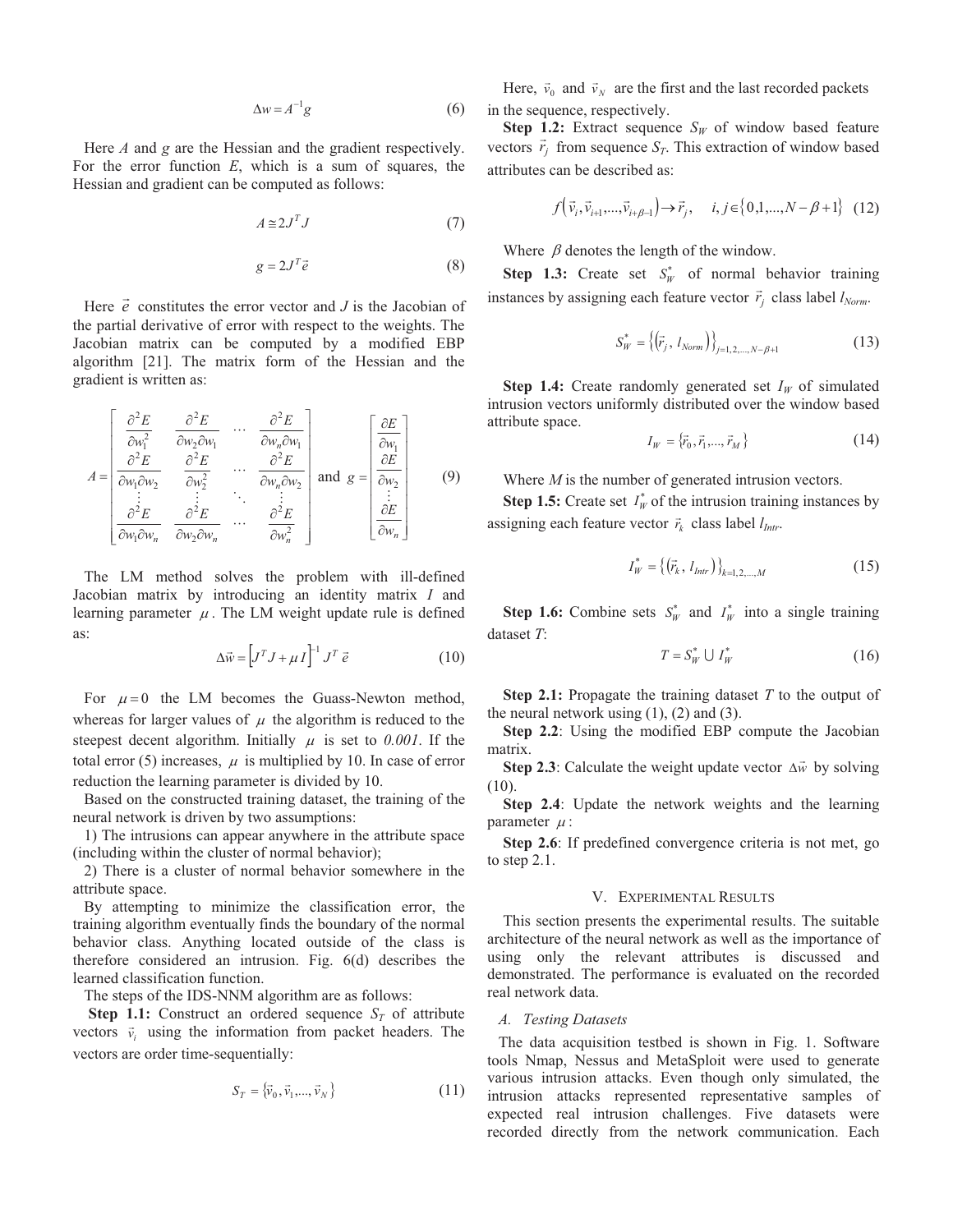dataset consists of approximately 20000 packets. To accurately model the normal network behavior, an additional data set of purely normal network behavior was recorded. 100000 randomly simulated intrusion vectors were generated for all the experiments.

#### *B. Intrusion Detection Evaluation*

The performance of the IDS-NNM algorithm was tested on the recorded network traffic datasets. It was measured by the detection rate and the false positive rate. The detection rate represents the ratio between the correctly identified intrusion attacks and the overall number of intrusions in the dataset:

$$
Detect\_Rate = \frac{N_{Detected\_Intrusion}}{N_{All\_Intrusions}} \qquad [9/0] \tag{15}
$$

The false positive rate calculates the ratio between the number of instances of normal behavior falsely marked as an intrusion and the overall number instances of normal behavior:

$$
False\_Positive = \frac{N_{False\_Normal}}{N_{All\_Normal}} \qquad [0/6]
$$
 (16)

 The classification function of the system can be adjusted by setting a sensitivity threshold. When the output value of the



Fig. 8. Intrusion detection of datasets 1 using 1 hidden layer and 16 attributes (a), 1 hidden layer and 8 attributes (b), 2 hidden layers and 16 attributes (c) and 2 hidden layers and 8 attributes (d).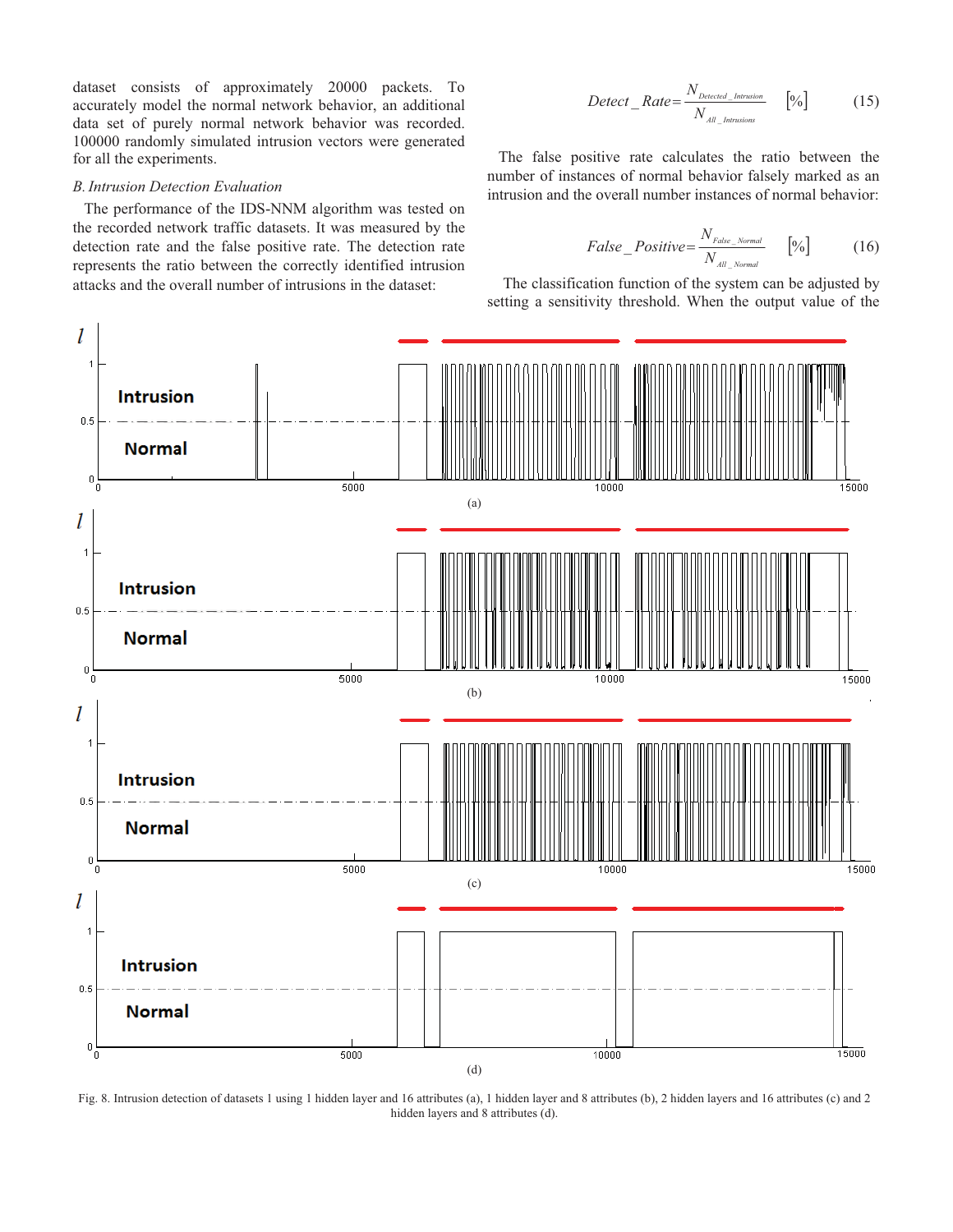

Fig. 9. Intrusion detection of datasets 2 (a) and 3 (b) using the presented IDS-NNM algorithm.

TABLE I MOST SIGNIFICANT WINDOW BASED ATTRIBUTES

| Num. of IP addresses          | Num. packets with 0 win. size   |  |
|-------------------------------|---------------------------------|--|
| Avg. interval between packets | Num. packets with 0 data lenght |  |
| Num. of protocols             | Average window size             |  |
| Num. of flag codes            | Average data length             |  |

neural network is above the sensitivity threshold, the input vector is marked as an intrusion. Otherwise it is denoted as a normal network behavior.

The size of the window for the window based feature extraction was set to 20 packets. This value is a compromise between having enough packets to accurately compute the statistical properties of the packet stream and having too many packets in the window to hide short intrusion attacks.

#### *C.Relevant Attributes Selection and ANN Architecture*

 Each of the constructed window based attributes has a different importance to the classification task. Reducing the dimensionality of the problem to the most important attributes only is important for two main reasons: 1) the classification task is generally easier in spaces with lower dimensionality and using only the relevant attributes; 2) the needed number of randomly generated intrusion instances grows exponentially with the dimensionality of the problem.

 The experimental leave-one-out approach was used to identify the eight most significant window based attributes. They are listed in Table I.

 The architecture of the used feed-forward neural network also has to reflect the complexity of the problem. Several architectures were tested in order to locate the optimal one. The identified architecture consisted of two hidden layers with

TABLE II PERFORMANCE OF THE IDS-NNC ALGORITHM ON DATASET 2

| <u>I ENI ONWANCE OI THE IDD TWNC ALGONITHIN ON DATABLI 2</u> |                |                       |
|--------------------------------------------------------------|----------------|-----------------------|
| Data Set                                                     | Detection Rate | <b>False Positive</b> |
| 1 layer, 16 inputs                                           | 66.063%        | 0.378%                |
| 1 layer, 8 inputs                                            | 85.081%        | $0\%$                 |
| 2 layers, 16 inputs                                          | 78.643%        | $0\%$                 |
| 2 layers, 8 inputs                                           | 100%           | $0\%$                 |

|               | <b>TABLE III</b><br>PERFORMANCE OF THE IDS-NNC ALGORITHM |                       |  |
|---------------|----------------------------------------------------------|-----------------------|--|
| Data Set      | <b>Detection Rate</b>                                    | <b>False Positive</b> |  |
| Testing Set 1 | 100%                                                     | $0\%$                 |  |
| Testing Set 2 | 100%                                                     | $0\%$                 |  |
| Testing Set 3 | $100\%$                                                  | $0\%$                 |  |
| Testing Set 4 | 100%                                                     | $0\%$                 |  |
| Testing Set 5 | 100%                                                     | $0\%$                 |  |

10 and 6 neurons in first and the second layer respectively and one output neuron.

 Fig. 8 demonstrates the effect of using relevant attributes and the optimal network architecture on the performance of the system. The classification performed by the network can be compared to the true occurrence of the intrusion attempts, marked with a bold line. The classification performance of particular setups on one of the recorded datasets is summarized in Table II.

 Fig. 8(a) shows the performance of neural network with only 1 hidden layer with 10 neurons trained on all the 16 attributes. It resulted in a quite poor detection rate (66.08%) and several false positives. Reducing the number of attributes to the eight most significant ones and the same network architecture substantially improved the performance (85.08%) and no false positives were generated as shown in Fig. 8(b).